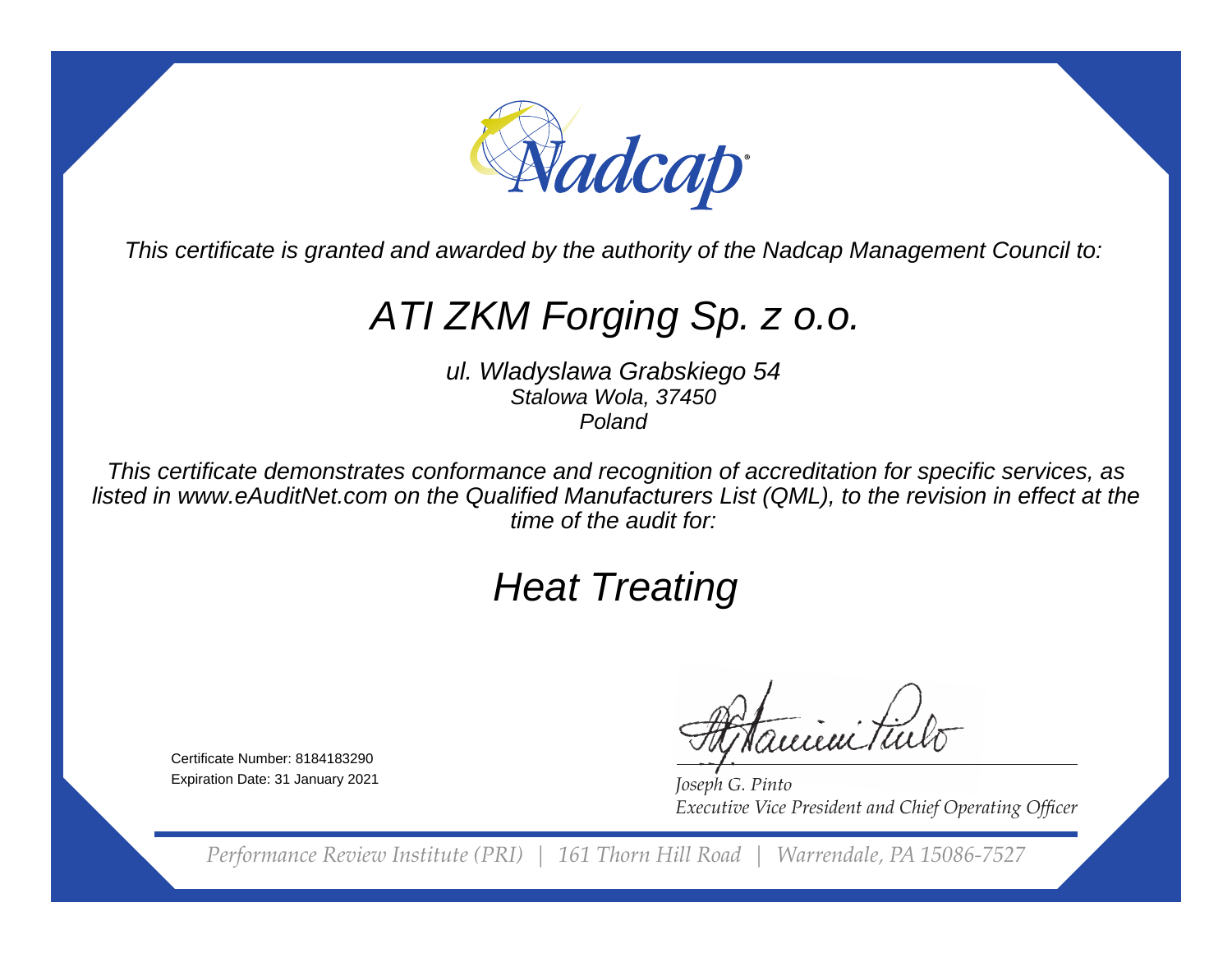

#### **SCOPE OF ACCREDITATION**

#### **Heat Treating**

**ATI ZKM Forging Sp. z o.o.** ul. Wladyslawa Grabskiego 54 Stalowa Wola, 37450 Poland

This certificate expiration is updated based on periodic audits. The current expiration date and scope of accreditation are listed at: www.eAuditNet.com - Online QML (Qualified Manufacturer Listing).

In recognition of the successful completion of the PRI evaluation process, accreditation is granted to this facility to perform the following:

## **AC7102 Rev J - Nadcap Audit Criteria for Heat Treating Baseline (AC7102/S and AC7102/8 must also be selected) (to be used on audits on/after 3 December 2017)**

- Nickel and Cobalt Alloys– Customer Specs
- Stainless Steels, Austenitic Industry Specs Check any applicable boxes
- Stainless Steels, Austenitic– Customer Specs
- Stainless Steels, Martensitic Customer Specs
- Stainless Steels, Martensitic Industry Specs Check any applicable boxes
- Stainless Steels, Precipitation Hardening Customer Specs
- Stainless Steels, Precipitation Hardening Industry Specs Check any applicable boxes Industry Spec – Other
- Steels Customer Specs
- Steels Industry Specs Check any applicable boxes
- Industry Spec Other
- Titanium Alloys Customer Specs
- Titanium Alloys Industry Specs Check any applicable boxes
- Industry Spec Other

#### **AC7102S Rev G - Nadcap Supplemental Audit Criteria for Heat Treating (to be used on audits before 14 October, 2018)**

U11 The Boeing Company U14 SAFRAN Group

# **AC7102/5 Rev D - Nadcap Audit Criteria for Heat Treating - Hardness and/or Conductivity**

## **Testing (to be used on on/after 3 September 2017)**